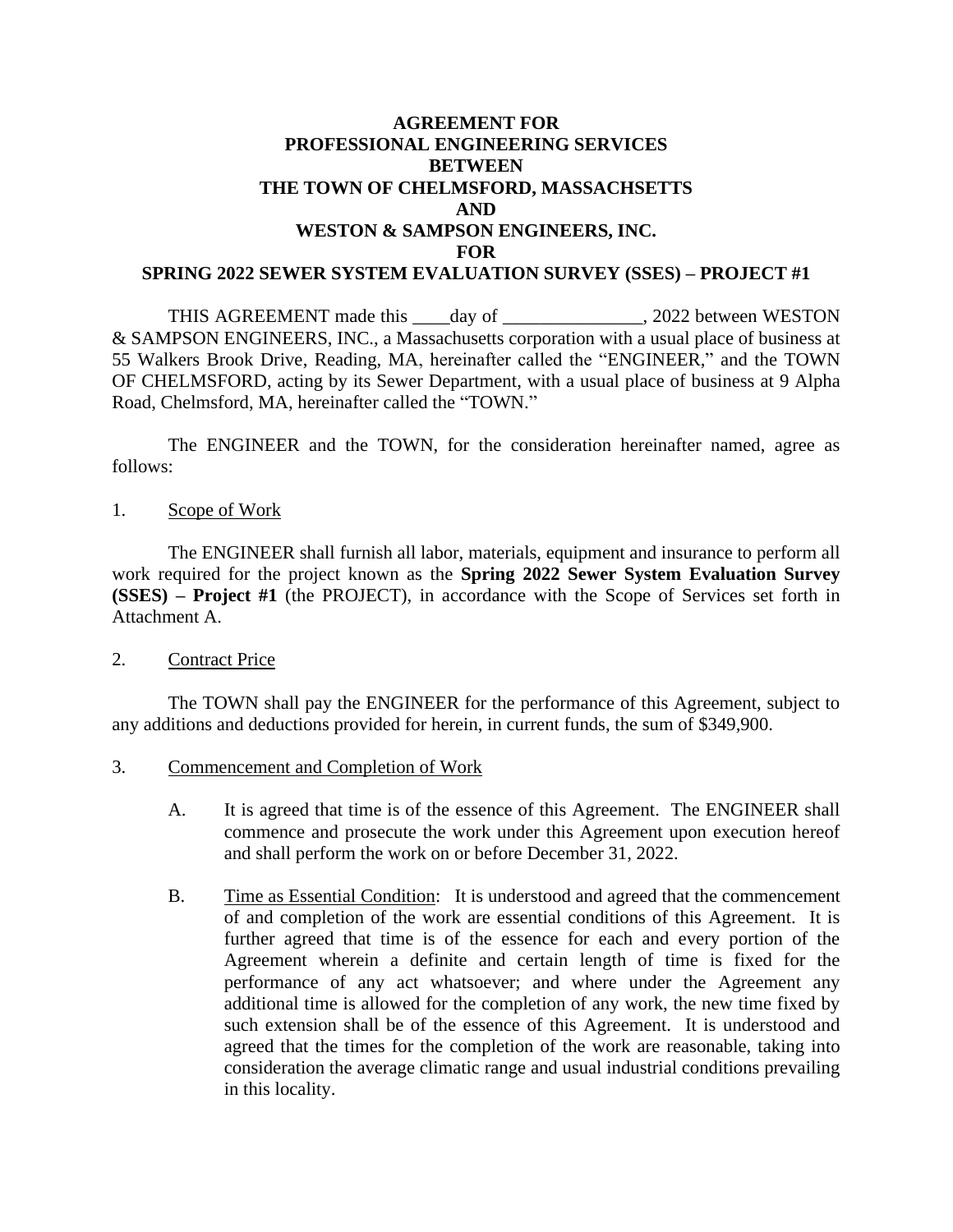C. Progress and Completion: The ENGINEER shall commence work promptly upon execution of this Agreement and shall prosecute and complete the work regularly, diligently and uninterruptedly at such a rate of progress as will insure completion within the stipulated number of calendar days.

# 4. Performance of the Work

- A. Direction of the Work: The ENGINEER shall supervise and direct the Work, using his best skills and attention, which shall not be less than such state of skill and attention generally rendered by the engineering/design profession for projects similar to the Project in scope, difficulty and location. The ENGINEER shall be solely responsible for coordinating all portions of the Work under the Agreement.
- B. Responsibility for the Work:
	- (1) The ENGINEER shall be responsible to the TOWN for the acts and omissions of his employees, subcontractors and their agents and employees, and other persons performing any of the Work under a contract with the ENGINEER. Consistent with the standard of care referenced in paragraph A. above, the ENGINEER shall be responsible for the professional and technical accuracy and the coordination of all designs, drawings, specifications, estimates and other work or services furnished by him or his consultants and subcontractors. The ENGINEER shall perform his work under this Agreement in such a competent and professional manner that detail checking and reviewing by the TOWN shall not be necessary.
	- (2) The ENGINEER shall not employ additional consultants not named in his proposal to the TOWN, nor sublet, assign or transfer any part of his services or obligations under this Agreement without the prior approval and written consent of the TOWN. Such written consent shall not in any way relieve the ENGINEER from his responsibility for the professional and technical accuracy and coordination of all data, designs, drawings, specifications, estimates and other work or services furnished under this Agreement.
	- (3) All consultants must be registered and licensed in their respective disciplines if registration and licensor are required under the applicable provisions of Massachusetts law.
	- (4) The ENGINEER and all consultants and subcontractors shall conform their work and services to any guidelines, standards and regulations of any governmental authority applicable to the type of work or services covered by this Agreement, including those of the Massachusetts Department of Transportation and the Department of Environmental Protection.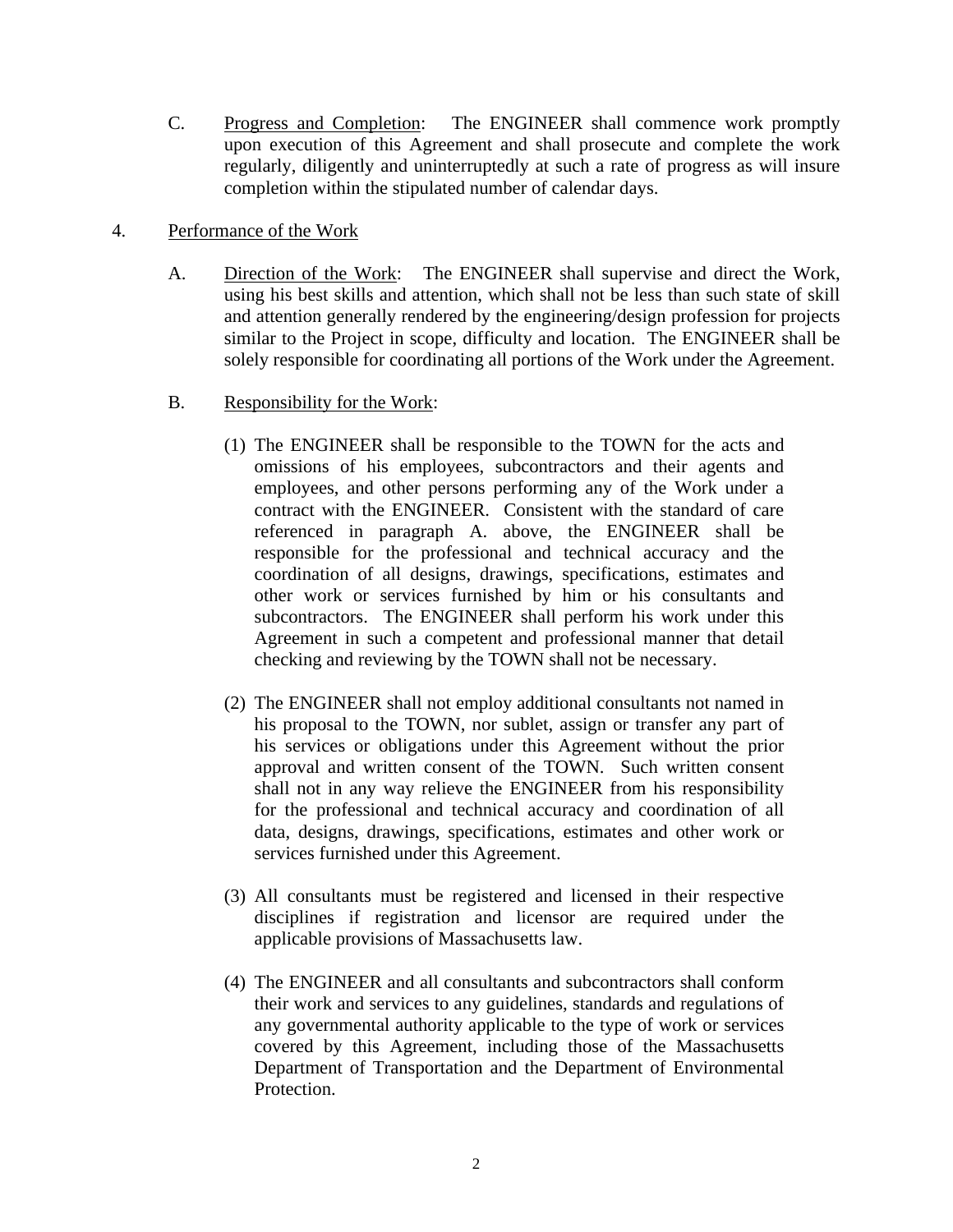- (5) The ENGINEER shall not be relieved from his obligations to perform the Work in accordance with the requirements of this Agreement either by the activities or duties of the TOWN in its administration of the Agreement, or by inspections, tests or approvals required or performed by persons other than the ENGINEER.
- (6) Neither the Town's review, approval or acceptance of, nor payment for any of the work or services performed shall be construed to operate as a waiver of any rights under the Agreement or any cause of action arising out of the performance of the Agreement.
- C. Deliverables, Ownership of Documents: One (1) reproducible copy of all drawings, plans, specifications and other documents prepared by the ENGINEER shall become the property of the TOWN upon payment in full therefor to the ENGINEER. Ownership of stamped drawings and specifications shall not include the ENGINEER's certification or stamp. Any re-use of such documents without the ENGINEER's written verification of suitability for the specific purpose intended shall be without liability or legal exposure to the ENGINEER or to the ENGINEER's independent professional associates, subcontractors or consultants. Distribution or submission to meet official regulatory requirements or for other purposes in connection with the Project is not to be construed as an act in derogation of the ENGINEER's rights under this Agreement.
- D. Notices, Compliance With Laws:
	- (1) The ENGINEER shall give all notices and comply with all federal, state and local laws, ordinances, rules, regulations and lawful orders of any public authority relating to the performance of the Work. The ENGINEER shall provide the TOWN with reproductions of all permits, licenses and receipts for any fees paid. The TOWN represents that it has disclosed to the ENGINEER all orders and requirements known to the TOWNof any public authority particular to this Agreement.
	- (2) If the ENGINEER observes that any of the TOWN's design schemes, outlines or goals are at variance with applicable laws, statutes, codes and regulations in any respect, he shall promptly notify the TOWNin writing, and any necessary changes shall be accomplished by appropriate modification.
	- (3) In the performance of the Work, the ENGINEER shall comply with all applicable federal, state and local laws and regulations, including those relating to workplace and employee safety.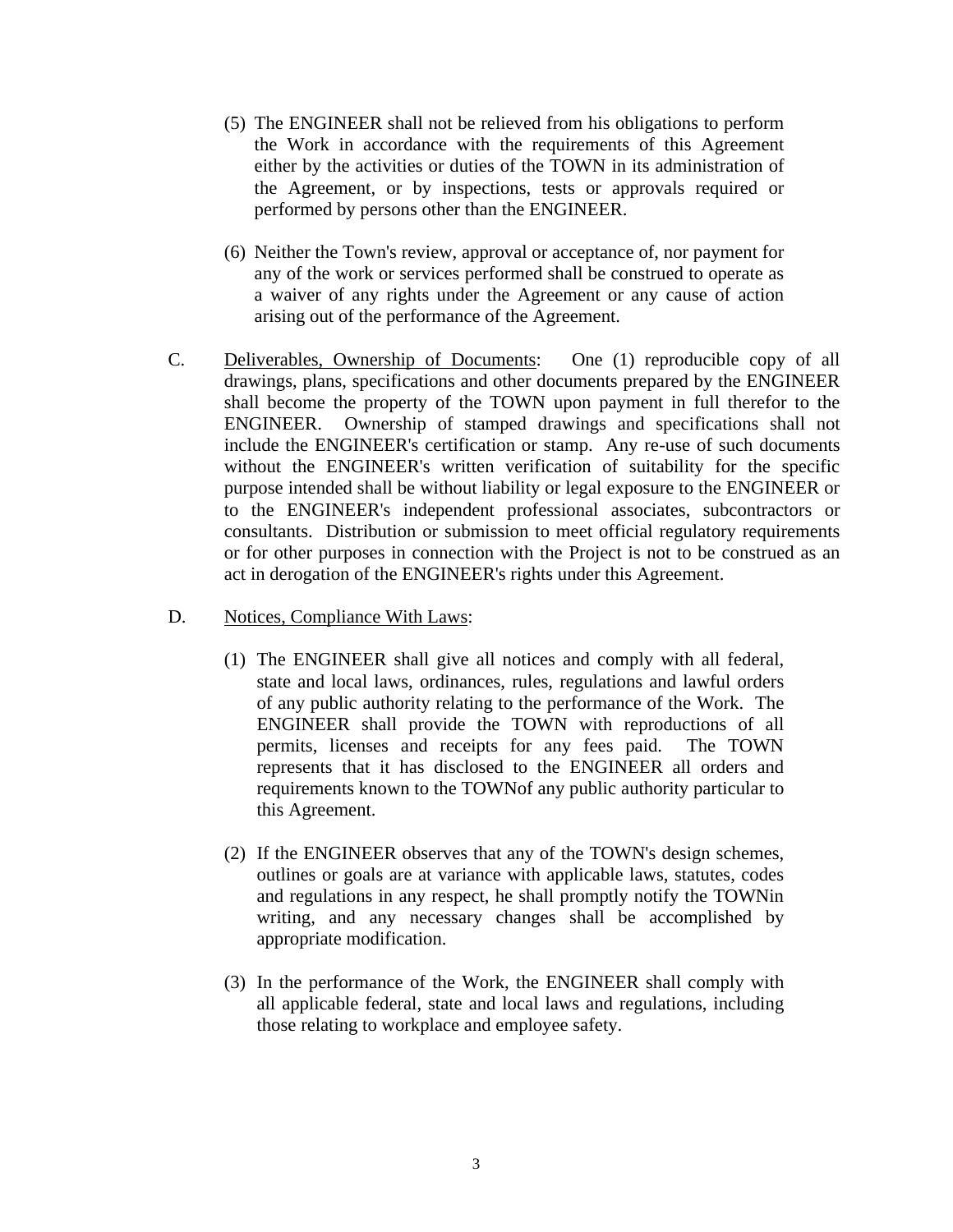#### 5. Site Information Not Guaranteed; Contractor's Investigation

The TOWN shall furnish to the ENGINEER available surveys, data and documents relating to the area which is the subject of the Scope of Work. All such information, including that relating to subsurface and other conditions, natural phenomena, existing pipes, and other structures is from the best sources at present available to the TOWN. All such information is furnished only for the information and convenience of the ENGINEER and is not guaranteed. It is agreed and understood that the TOWN does not warrant or guarantee that the subsurface or other conditions, natural phenomena, existing pipes, or other structures will be the same as those indicated in the information furnished, and the ENGINEER must satisfy himself as to the correctness of such information. If, in the opinion of the ENGINEER, such information is inadequate, the ENGINEER may request the TOWN's approval to verify such information through the use of consultants or additional exploration. In no case shall the ENGINEER commence such work without the TOWN's prior written consent. Such work shall be compensated as agreed upon by TOWN and ENGINEER.

### 6. Payments to the Contractor

- A. The TOWN shall make payment to the ENGINEER, monthly, upon approval of the ENGINEER's requisitions therefor. All requisitions shall be in the same proportionate amount of the Contract Price as the proportion of the work completed to the total scope of work.
- B. If there is a material change in the scope of work, the TOWN and the ENGINEER shall mutually agree to an adjustment in the Contract Price. Delay of one year or more by the TOWN plus a significant change in the estimated construction cost will be considered a change in the scope of work.
- C. If the TOWN authorizes the ENGINEER to perform additional services, the ENGINEER shall be compensated in an amount mutually agreed upon, in advance, in writing. Except in the case of an emergency, the ENGINEER shall not perform any additional services until such compensation has been so established.

### 7. Reimbursement

Except as otherwise included in the Contract Price or otherwise provided for under this Agreement, the ENGINEER shall be reimbursed by the TOWN: (a) at 1.1 times the actual cost to the ENGINEER of consultants retained to obtain information pursuant to Article 5 hereof or otherwise. No such reimbursement shall be made unless the rates of compensation have been approved, in advance, by the TOWN; (b) at 1.1 times the actual cost of additional or specially authorized expense items, as approved by the TOWN.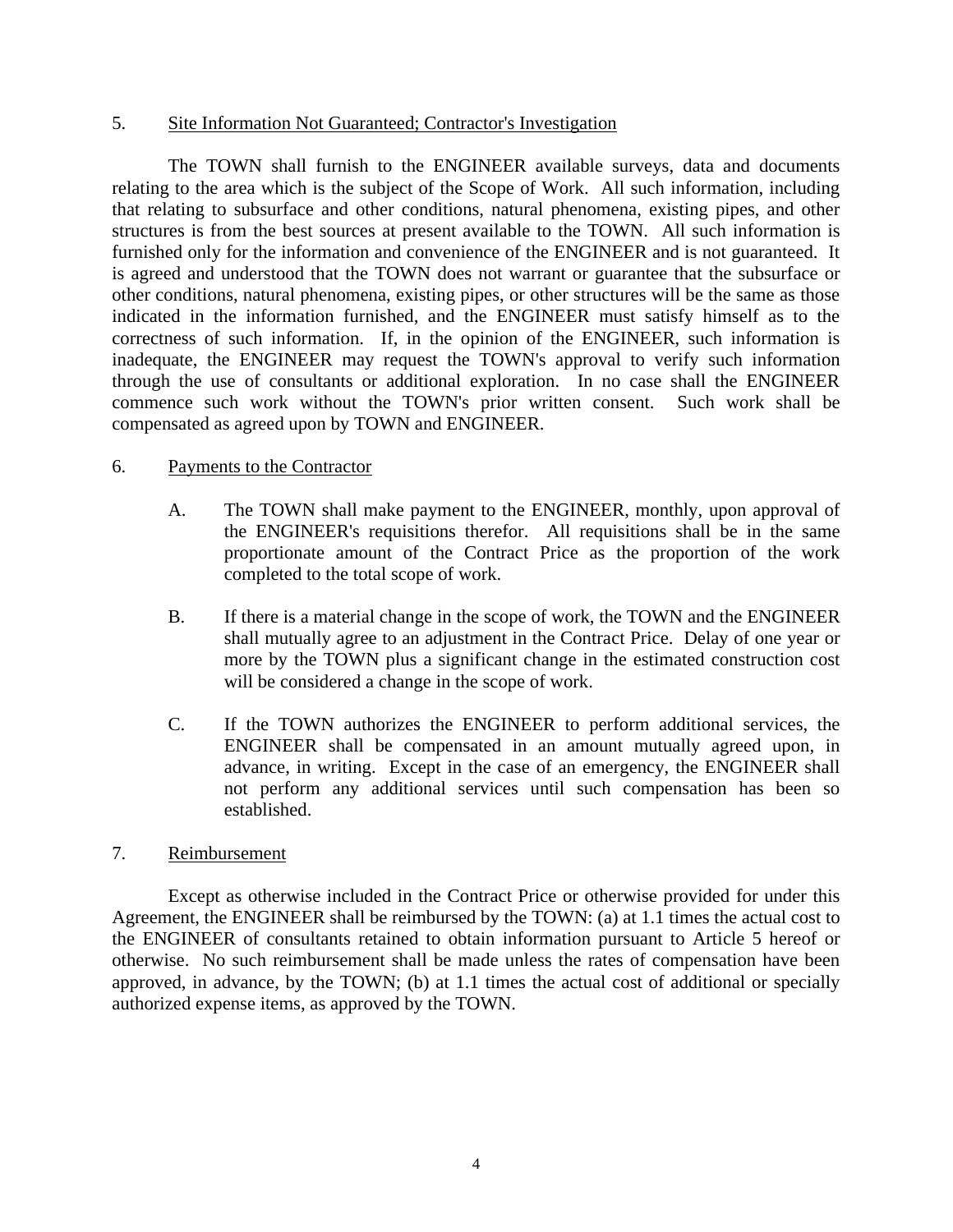#### 8. Final Payment, Effect

The acceptance of final payment by the ENGINEER shall constitute a waiver of all claims by the ENGINEER arising under the Agreement.

# 9. Terms Required By Law

This Agreement shall be considered to include all terms required to be included in it by the Massachusetts General Laws, and all other laws, as though such terms were set forth in full herein.

### 10. Indemnification

- A. General Liability: The ENGINEER shall indemnify and hold harmless the TOWN from and against any and all claims, damages, losses, and expenses, including attorney's fees, to the extent arising out of the performance of this Agreement and to the extent the same relate to matters of general commercial liability, when such claims, damages, losses, and expenses are caused, in whole or in part, by the negligent or wrongful acts or omissions of the ENGINEER or his employees, agents, subcontractors or representatives.
- B. Professional Liability: The ENGINEER shall indemnify and hold harmless the TOWN from and against any and all claims, damages, losses, and expenses, including attorney's fees, arising out of the performance of this Agreement and to the extent the same relate to the professional competence of the ENGINEER's services, when such claims, damages, losses, and expenses are caused, in whole or in part, by the negligent acts, negligent errors or omissions of the ENGINEER or his employees, agents, subcontractors or representatives.

### 11. Insurance

- A. The ENGINEER shall at his own expense obtain and maintain a Professional Liability Insurance policy for errors, omissions or negligent acts arising out of the performance of this Agreement in a minimum amount of \$1,000,000.00.
- B. The coverage shall be in force from the time of the agreement to the date when all construction work for the Project is completed and accepted by the Town. If, however, the policy is a claims made policy, it shall remain in force for a period of six (6) years after completion.

Since this insurance is normally written on a year-to-year basis, the ENGINEER shall notify the TOWN should coverage become unavailable.

C. The ENGINEER shall, before commencing performance of this Agreement, provide by insurance for the payment of compensation and the furnishing of other benefits in accordance with M.G.L. c.152, as amended, to all its employees and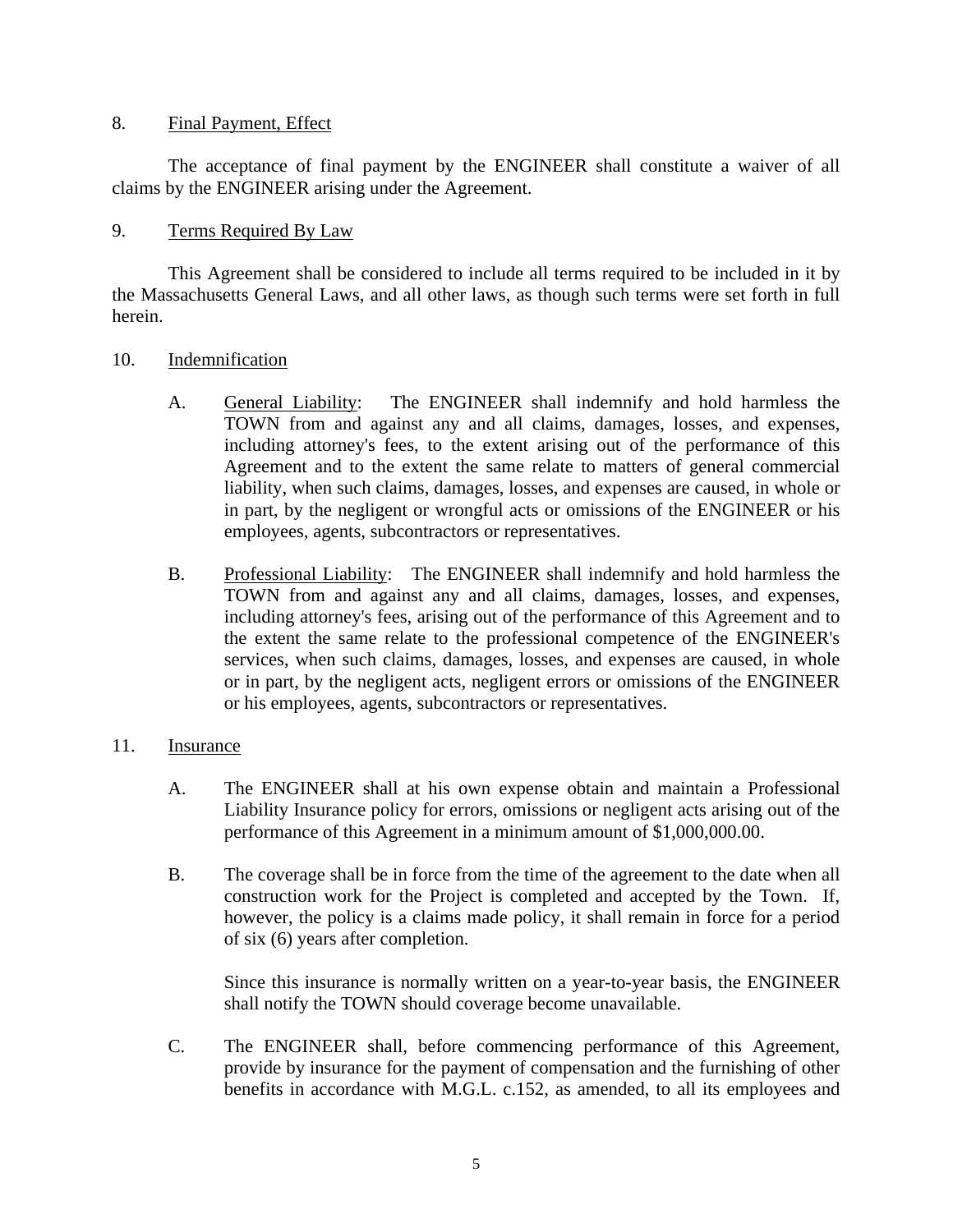shall continue such insurance in full force and effect during the term of the Agreement.

- D. The ENGINEER shall carry insurance in a sufficient amount to assure the restoration of any plans, drawings, computations, field notes or other similar data relating to the work covered by this Agreement in the event of loss or destruction until the final fee payment is made or all data are turned over to the TOWN.
- E. The ENGINEER shall also maintain public liability insurance, including property damage, bodily injury or death, and personal injury and motor vehicle liability insurance against claims for damages because of bodily injury or death of any person or damage to property.
- F. Certificates and any and all renewals substantiating that required insurance coverage is in effect shall be filed with the Agreement. Any cancellation of insurance, whether by the insurers or by the insured, shall not be valid unless written notice thereof is given by the party proposing cancellation to the other party and to the TOWN at least fifteen days prior to the intended effective date thereof, which date shall be expressed in said notice.
- G. Upon request of the ENGINEER, the TOWN reserves the right to modify any conditions of this Article.
- 12. Notice

All notices required to be given hereunder shall be in writing and delivered to, or mailed first class to, the parties' respective addresses stated above. In the event that immediate notice is required, it may be given by telephone or facsimile, but shall, to the extent possible, be followed by notice in writing in the manner set forth above.

- 13. Termination
	- A. Each party shall have the right to terminate this Agreement in the event of a failure of the other party to comply with the terms of the Agreement. Such termination shall be effective upon seven days' notice to the party in default and the failure within that time of said party to cure its default.
	- B. The TOWN shall have the right to terminate the Agreement without cause, upon ten (10) days' written notice to the ENGINEER. In the event that the Agreement is terminated pursuant to this subparagraph, the ENGINEER shall be reimbursed in accordance with the Agreement for all work performed up to the termination date.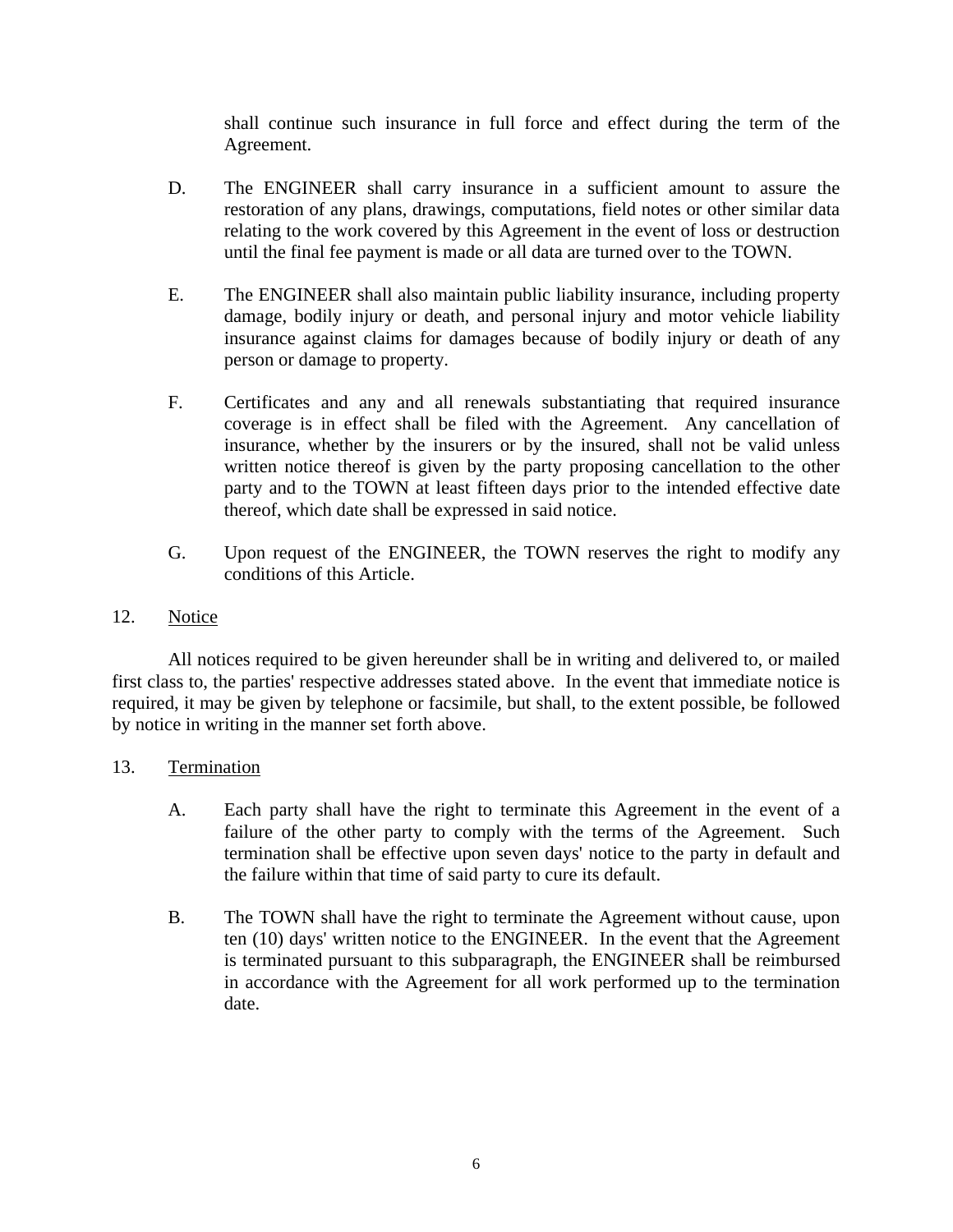### 14. Mediation

All claims, disputes or controversies arising between the OWNER and the ENGINEER shall be submitted to non binding mediation prior to and as a condition precedent to the commencement of any litigation between those parties. The American Arbitration Association, or such other person or mediation service shall conduct the non binding mediation as the parties mutually agree upon. The party seeking to initiate mediation shall do so by submitting a formal written request to the other party to this AGREEMENT and the American Arbitration Association or such other person or mediation service as the parties mutually agree upon. The costs of mediation shall be borne equally by the parties. All statements of any nature made in connection with the non binding mediation shall be privileged and will be inadmissible in any subsequent court or other proceeding involving or relating to the same claim.

#### 15. Miscellaneous

- A. Royalties and Patents: The ENGINEER shall pay all applicable royalties and license fees. He shall defend all suits or claims for infringement of any patent rights and shall save the TOWN harmless from loss on account thereof, except that the shall be responsible for all such loss when a particular design, process or the product of a particular manufacturer or manufacturers is specified by the TOWN; but if the ENGINEER believes or has reason to believe that the design, process or product specified is an infringement of a patent, he shall be responsible for such loss unless he promptly gives such information to the TOWN, and thereafter the TOWN insists on the use of the design, process or product specified.
- B. Assignment: The ENGINEER shall not assign or transfer any of its rights, duties or obligations under this Agreement without the written approval of the TOWN.
- C. Governing Law: This Agreement shall be governed by and construed in accordance with the law of the Commonwealth of Massachusetts.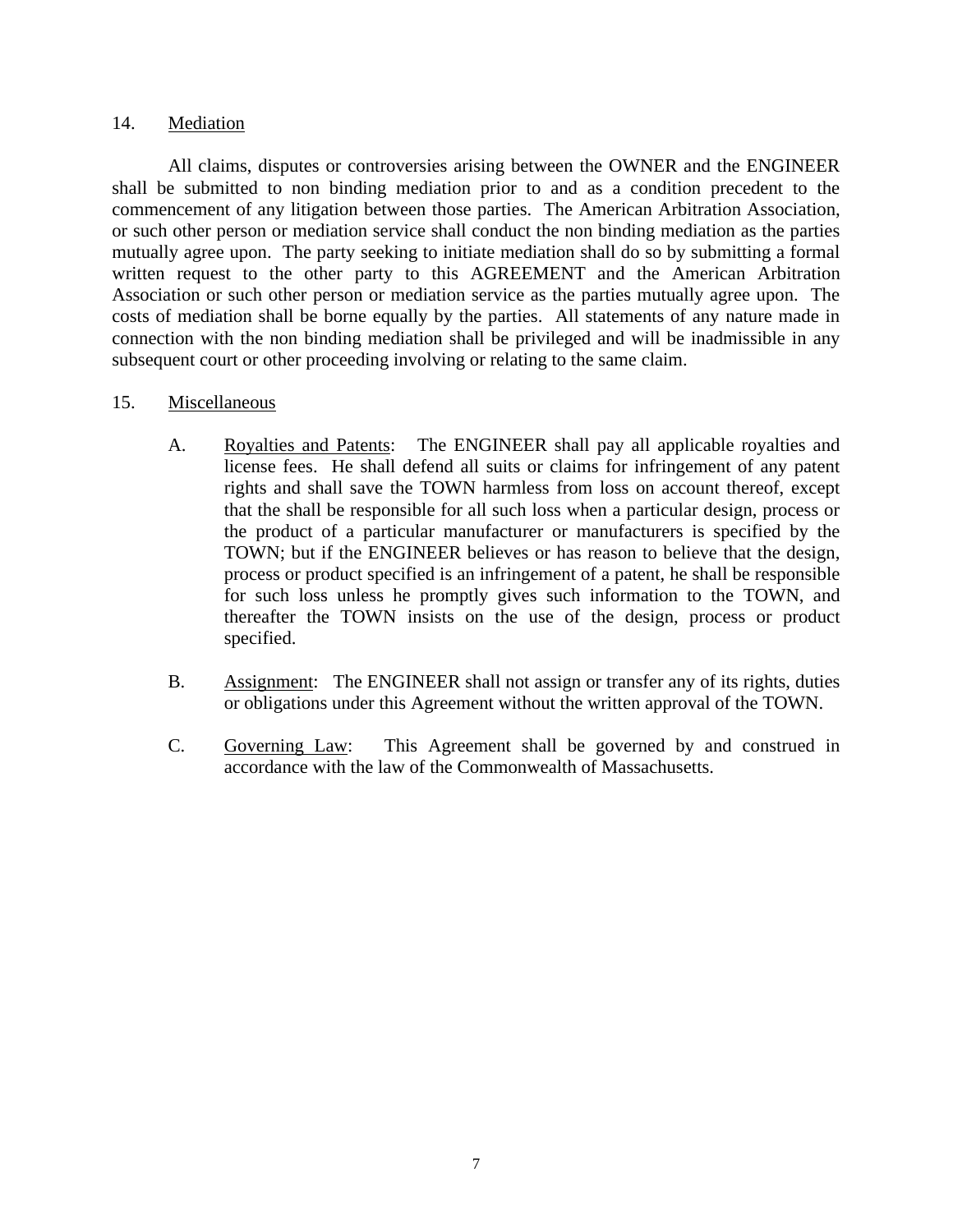IN WITNESS WHEREOF, the parties hereto have set their hands and seals, the TOWN by its authorized representatives who, however, incur no personal liability by reason of the execution hereof or of anything herein contained, as of the day and year first above written.

ENGINEER: TOWN:

 $By:$   $\frac{\gamma}{\gamma}$   $\frac{\gamma}{\gamma}$   $\frac{\gamma}{\gamma}$   $\frac{\gamma}{\gamma}$   $\frac{\gamma}{\gamma}$   $\frac{\gamma}{\gamma}$ 

Name: Kent M. Nichols, P.E. \_\_\_\_\_\_\_\_\_\_\_\_ Title: \_\_\_\_\_\_\_\_\_\_ Type or Print

Title: Vice President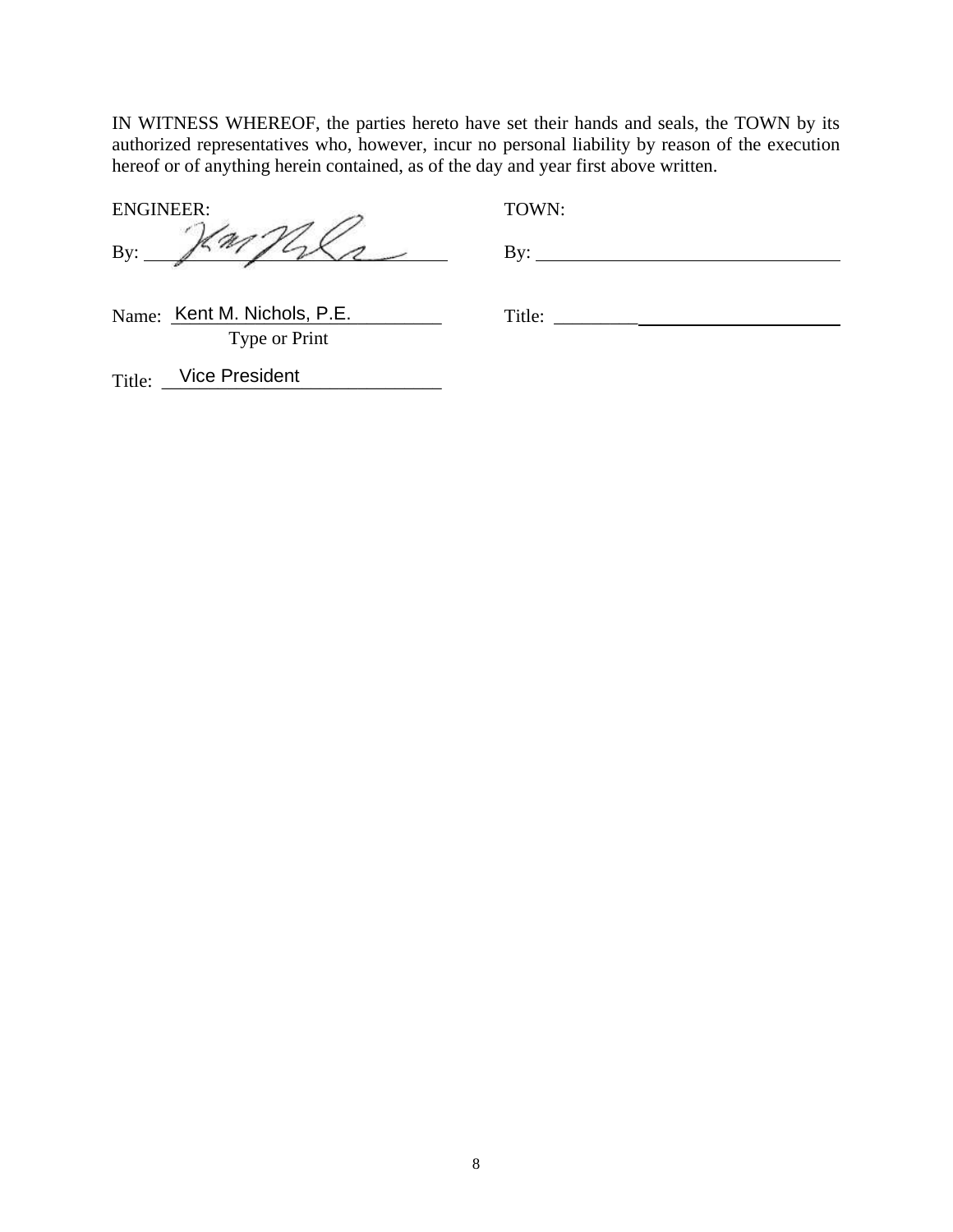### ATTACHMENT A

### SCOPE OF SERVICES

#### SCOPE OF SERVICES

1.1 The work of this contract is generally of a scheduled nature and will be coordinated with the TOWN with a minimum of twenty-four (24) hour notice unless otherwise agreed upon by the TOWN.

#### 1.2 Flow Isolation

The ENGINEER will conduct night-time flow isolation on as many as 98,400 linear feet (lf) of sewers in Meter Areas 3, 16, 17, and 19, as defined in the *Annual Plan for the Infiltration/Inflow (I/I) and Operation and Maintenance (O&M) Program*, dated May  $7<sup>th</sup>$ , 2019. Manhole-to-manhole sewer segments will be isolated by plugging flows at upstream manholes with weir measurements taken at downstream manholes. Work will generally be performed during the hours of midnight to 6 a.m. and during a high groundwater and dry weather period. The ENGINEER will monitor local groundwater levels throughout the duration of the springtime investigation work using US Geological Survey (USGS) groundwater data. Observed infiltration from manholes will be noted at the time of flow isolation and deducted from line section measurements.

#### 1.3 Light Cleaning and Closed-Circuit Television (CCTV) Inspection

The ENGINEER will light clean as many as 98,400 lf of sewers in Meter Areas 3, 16, 17, and 19, as defined in the *Annual Plan for the I/I and O&M Program*, dated May  $7<sup>th</sup>$ , 2019.

The ENGINEER will CCTV inspect, videotape and record as many as 98,400 lf of sewers in Meter Areas 3, 16, 17, and 19, as defined in the *Annual Plan for the I/I and O&M Program*, dated May 7<sup>th</sup>, 2019, to locate problem areas and sources of I/I within manhole-to-manhole segments of sewer. The work will be conducted in the Spring when groundwater levels are typically at their highest.

#### 1.4 Physical Survey of Manholes

The ENGINEER will conduct a topside physical survey of as many as 470 sewer manholes in Meter Areas 3, 16, 17, and 19, as defined in the *Annual Plan for the I/I and O&M Program*, dated May 7<sup>th</sup>, 2019, for defects and I/I. A written log will be furnished for each manhole inspected. The manhole survey will document location, structural defects, I/I sources, size, depth, materials of construction, deposition of solids, and other pertinent information. When manholes are observed to be depressed or can otherwise collect runoff, an estimate of drainage area for that manhole will be provided.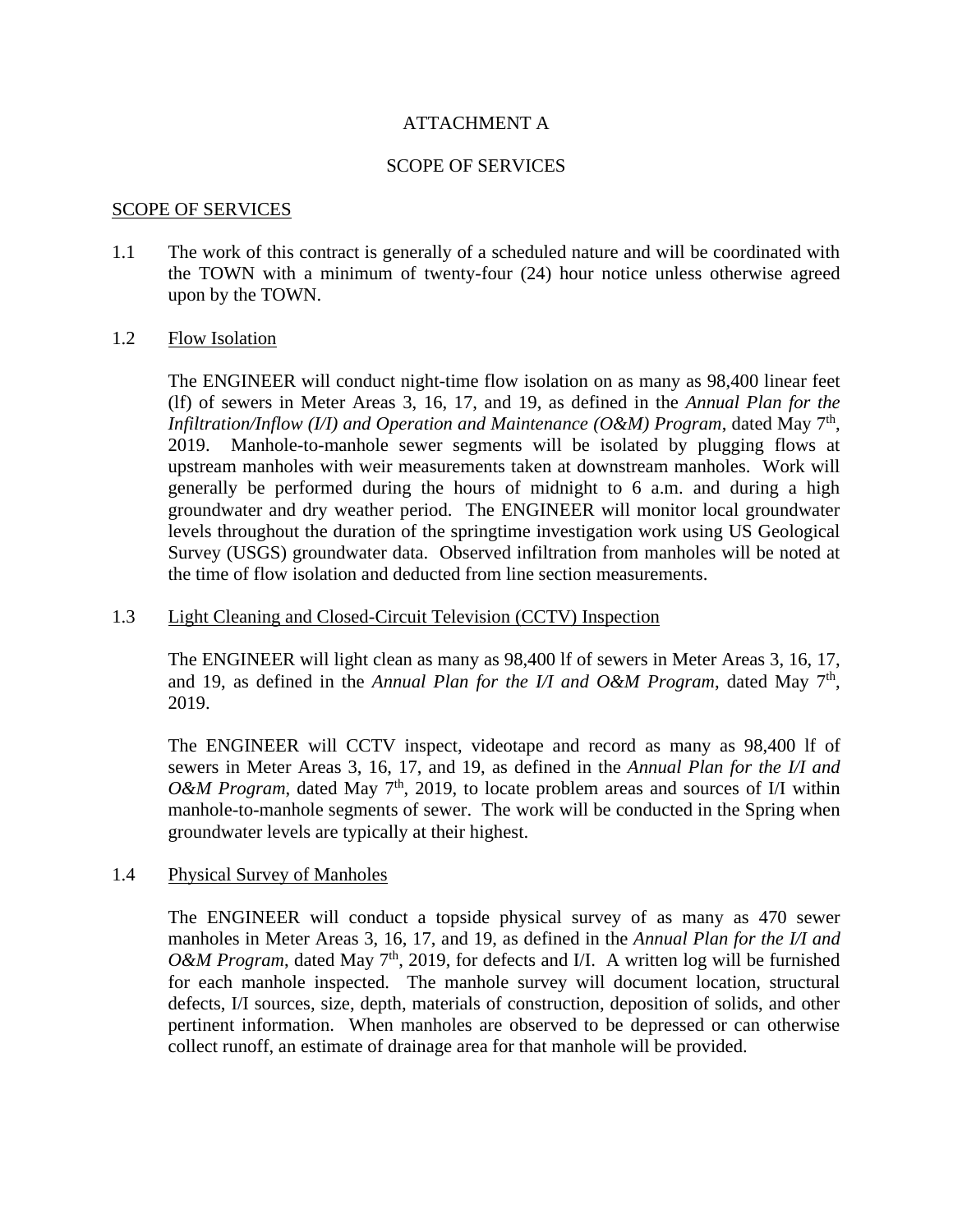### 1.5 Database Development

The ENGINEER will develop a pipeline and manhole database with information collected during the PROJECT. The information may include sewer system information such as pipe lengths and diameters, street names, sewer manhole investigation reports, and other pertinent information relating to the PROJECT. A database will be provided to the TOWN on an external hard drive upon completion of the PROJECT. The database shall be in Microsoft Access format (current edition).

# 1.6 Subconsultant Oversight

The ENGINEER shall be responsible for coordination, scheduling, invoicing, and payments with any subconsultants or subcontractors employed on the PROJECT, as well as review of their work product. The TOWN shall have the right to accept or decline any subconsultant or subcontractor not deemed to provide satisfactory work. Cost adjustments resulting from any change in subconsultant or subcontractor shall be addressed through amendments to this contract as necessary.

# 1.7 Summary Report

The ENGINEER will submit a detailed summary report to the TOWN that will describe the areas in which work was performed, summarize the work completed to date and include recommendations and a prioritization analysis for rehabilitation of those pipeline and manhole defects and sources of infiltration and inflow that have been identified during this investigation. Estimated construction costs will also be provided. For those sources of I/I that will require additional investigation work, the report will include a plan and a cost estimate to conduct the investigation. The report will also identify additional program activities and future goals that could be addressed as a part of the ongoing *Annual Plan for the I/I and O&M Program*.

### RESPONSIBILITIES OF THE TOWN

The TOWN, without cost to the ENGINEER, shall do the following in a timely manner so as not to delay the services of the ENGINEER:

- 2.1 Designate in writing a person to act as the TOWN 's representative with respect to work to be performed under this AGREEMENT, such person to have complete authority to transmit instructions, receive information, interpret and define the TOWN'S policies and decisions with respect to materials, equipment elements and systems pertinent to the work covered by this AGREEMENT.
- 2.2 Arrange for access to and make all provisions for the ENGINEER to enter upon public and private lands as required for the ENGINEER to perform its work under this AGREEMENT.
- 2.3 Pay for police details as necessary for the PROJECT. The ENGINEER or their subcontractor will schedule any necessary details and will be responsible for payment of any improperly cancelled details.